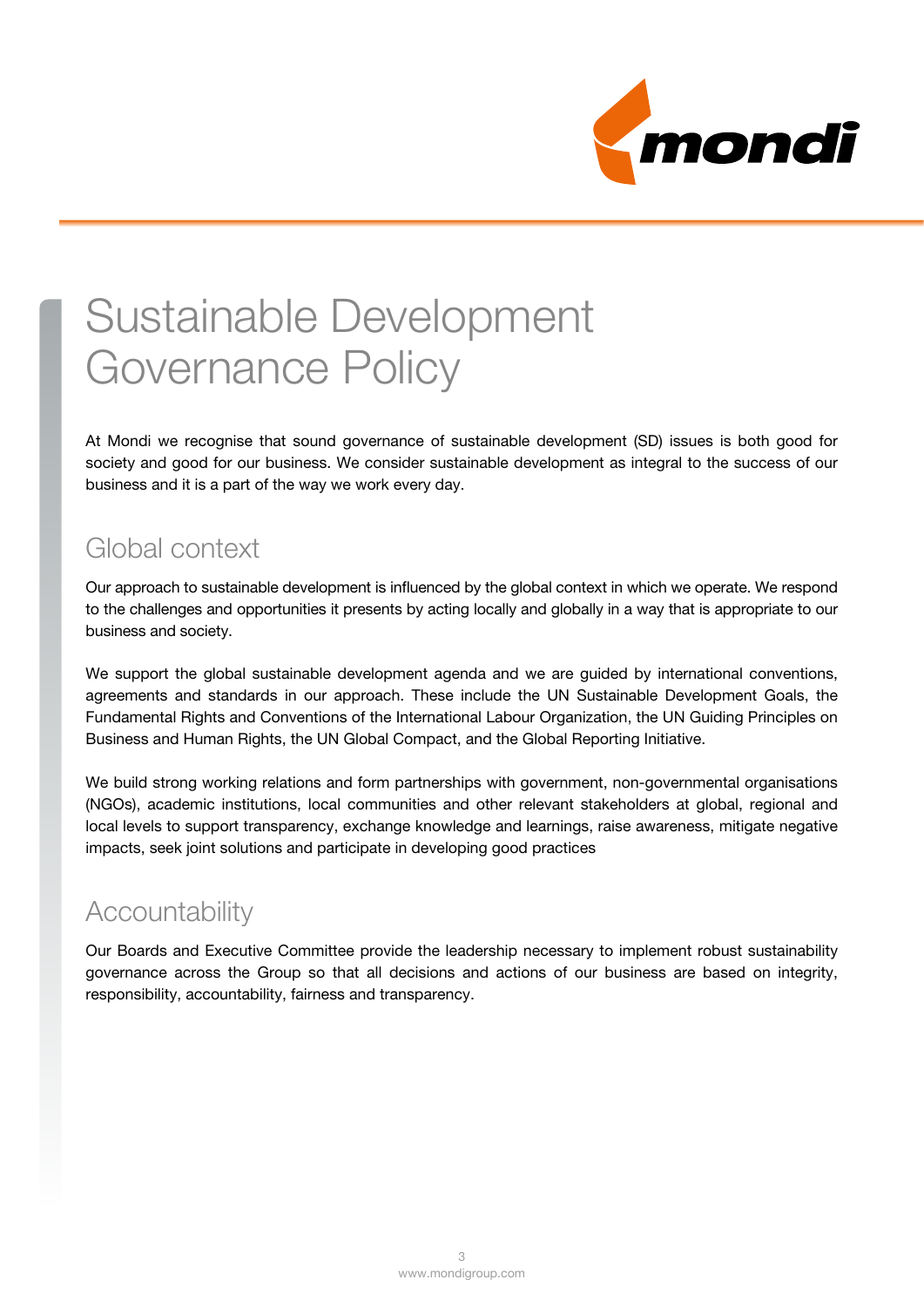

#### Accountability across the Group for our SD performance is structured as follows:

- The Dual List Company (DLC) SD committee sets the governance approach for sustainable development, approves the strategy, reviews performance and ensures that the Group's approach is aligned with global best practice
- The DLC Executive Committee, chaired by our Chief Executive Officer has executive accountability for SD performance and ensures that business line management across all operations holds primary responsibility for SD performance. The DLC executive committee is supported by the Group SD team and seven global specialist network groups: safety, health and occupational hygiene; social sustainability; energy; fire safety; environment; product stewardship; black liquor recovery boiler

The Group SD team monitors all relevant sustainability issues, regulations and developments, and ensures that the businesses are informed and supported to achieve objectives and compliance. It oversees Mondi's SD Management System (SDMS), facilitates the Group's SD reporting and coordinates the external assurance of this reporting

• Mondi's Internal Audit function regularly evaluates the adequacy and effectiveness of our systems of internal control and forms part of the Group's sustainability assurance processes

### Management systems

Mondi's SDMS provides the framework for sustainability development at Mondi. We also set time bound, measurable and publicly communicated Commitments to ensure continuous improvement of our SD performance.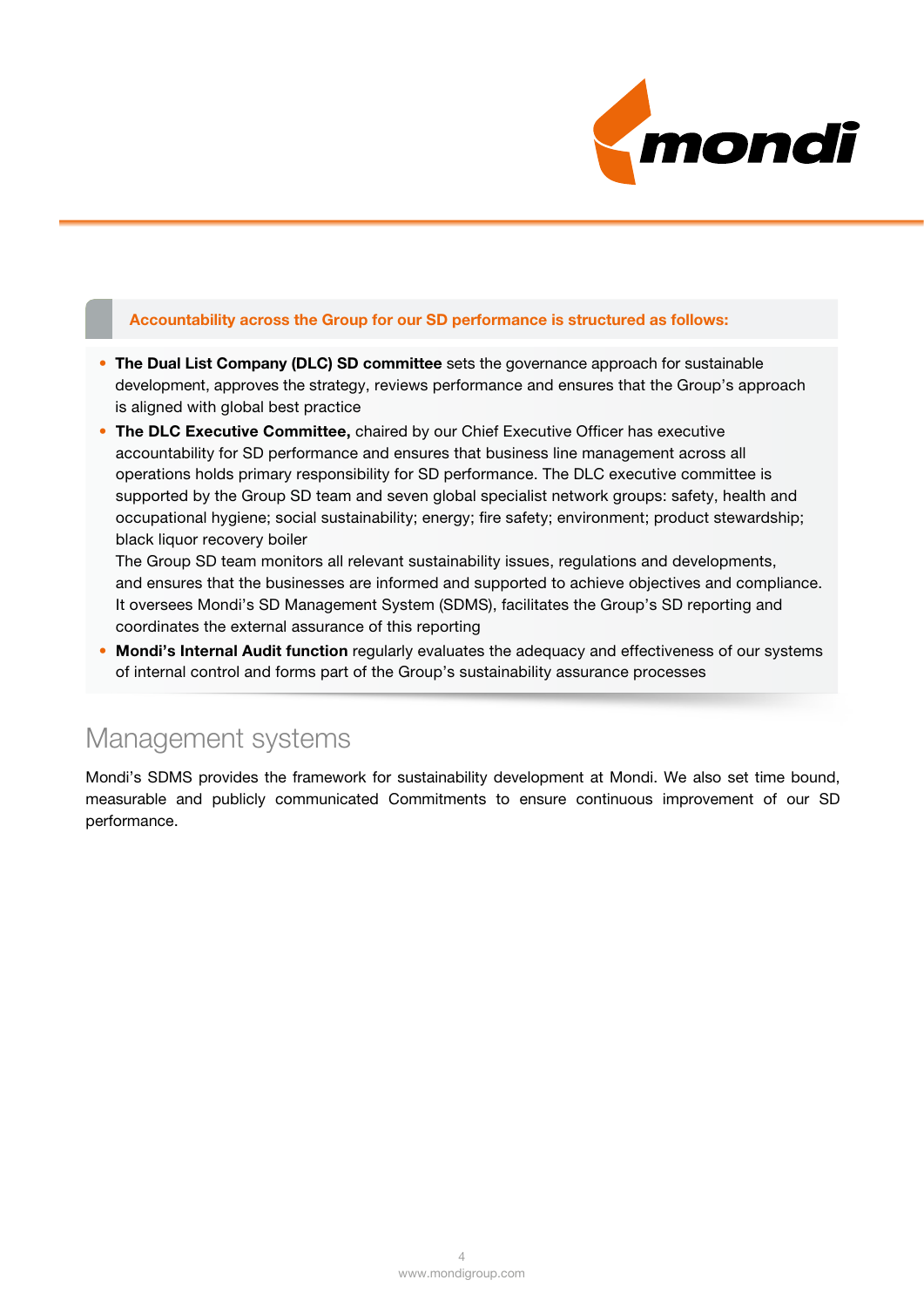

#### The SDMS comprises:

- Policies, which guide the overall approach in relation to the SD issues most relevant to our business
- Management Standards, which define governance, operational management and control across all Policies
- Operating Standards, which guide the management and implementation of all Policies and define minimum requirements
- Performance Requirements, which define the minimum requirements for good management and control at the operational level

#### Policies and Standards are publicly available on our website.

#### We have developed eight issue-specific Policies in the following key SD areas:

- Safety and occupational health
- Labour and human rights
- Sustainable forestry
- Energy and climate change
- Environmental
- Supply chain and responsible sourcing
- Product stewardship
- Communities

#### We ensure that our SDMS requirements are applied throughout the Group by:

- Maintaining compliance with local, regional and national laws and regulations
- Implementing relevant international industry best practice and standards where appropriate
- Identifying, assessing, managing, reviewing and reporting SD risks and opportunities on a regular basis
- Communicating our policies and standards to all employees, contractors and suppliers
- Providing the appropriate resources and education to ensure our employees and any contractors working on a Mondi site are fully trained to meet our requirements
- Auditing performance against our requirements.
- Setting corrective actions and measures where appropriate to ensure continuous improvement in our performance
- Implementing internationally recognised certification management systems where appropriate